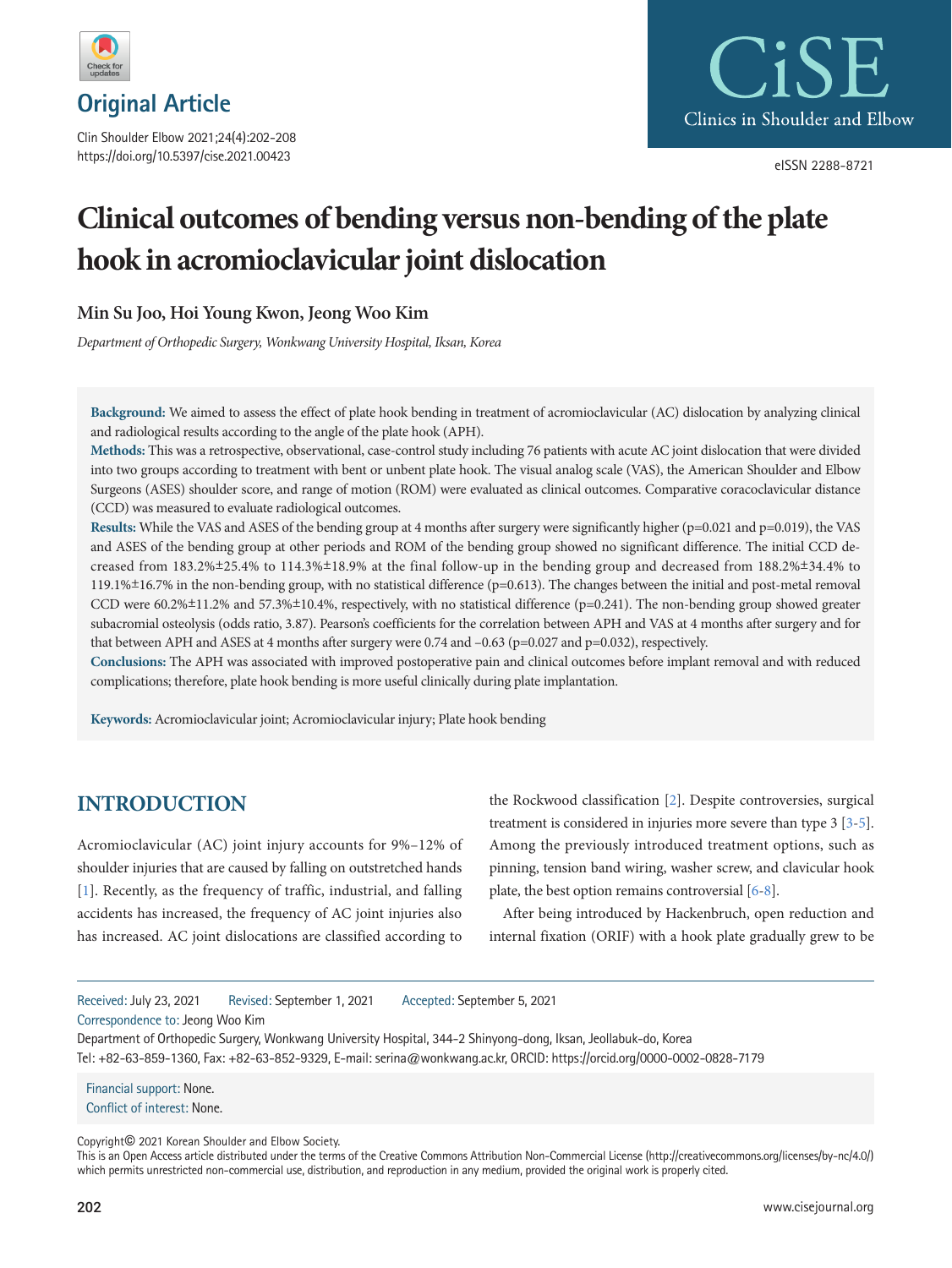considered the ideal method as it could easily maintain reduction without affecting the injury to the AC joint space, and it allows normal biomechanical rotation between the clavicle and scapula with non-rigid fixation. This allows long-term retention of the plates, which can help in appropriate recovery of the coracoclavicular (CC) ligament [\[9](#page-5-6)[-12](#page-5-7)].

As the use of hook plates increased, complications related to internal fixation also increased. Complications such as subacromial impingement syndrome, subacromial erosion, metal failure, need for secondary surgery for metal removal, wide skin incision, widening of the hook hole, and pain due to metal irritation when retained for long-term and stress fractures have been reported [\[7](#page-5-8)[,13](#page-5-9)[,14\]](#page-5-10). In particular, postoperative pain was reported as a comprehensive sign of various complications that affected the shoulder. According to a report, 14% of subjects who underwent surgery with hook plates for distal clavicular fracture experienced postoperative pain [\[15\]](#page-5-11).

Studying the cause of postoperative pain and its prevention methods has become an important task. Many studies have reported that these are related to the position of the hook plate, subacromial impingement syndrome, and functional exercise [\[11](#page-5-12)[,12](#page-5-7)].

According to Ko [\[14](#page-5-10)], if the tip of the plate hook was pointing upward to the subacromion, such as in Wolter's crook plates, the pain resulting from impingement and metal irritation could not be overlooked, as three of 11 patients in that study complained of persistent pain before metal removal. In this study, we aimed to determine the effect of plate hook bending by analyzing clinical and radiological results based on the shape of the plate hook.

# **METHODS**

We conducted this study in compliance with the principles of the

Declaration of Helsinki. The study's protocol was reviewed and approved by the Institutional Review Board of Wonkwang University Hospital (IRB No. WKUHIRB 2021-07-032), and agreement of the patient was exempted as it was a retrospective study.

#### **Subjects**

This study was retrospectively performed on patients who had acute (less than 2 weeks) Rockwood type III, IV, or V AC joint dislocation and were treated with hook plate fixation at our hospital from 2011 to 2019. Among 103 patients, three who were younger than 18 years, 17 with concomitant injury, four with abnormal range of motion (ROM) before injury, and three who could not be followed up after metal removal were excluded from the study according to exclusion criteria. A total of 76 patients was included in the study. Most of the injuries were low energy, such as slipping and sports injuries, or high energy, such as falls and traffic accidents. As a result of the retrospective analysis, 31 cases underwent surgery without bending of the plates prior to and in the year 2014. As patients complained of complications such as postoperative pain, we performed downward plate bending in 45 cases from the year 2015 onward.

#### **Surgical Technique**

Surgery was performed under general anesthesia in the supine position. A senior surgeon (JWK) performed all the surgeries. The incision was made from the lateral tip of the acromion to the medial side of the coracoid process. After subcutaneous dissection, the AC joint and CC ligament were exposed. The site for the insertion of the hook plate (Arbeitsgemeinschaft für osteosynthesefragen hook locking compression plate [LCP]; Synthes, Solothurn, Switzerland; LCP clavicle hook plate, Taeyeon Medical, Seoul, Korea) was determined to be on the soft tissue posteri-

<span id="page-1-0"></span>

**Fig. 1.** (A) Plate inclined 15° downward. Angle of plate hook is the angle between the tip and longitudinal post, determined as the angle (white curved line) between the perpendicular line (yellow line) of the lateral edge of the plate (blue line) and the superior edge of the tip of the hook (red line). (B) Anteroposterior view of the shoulder radiograph with a bent plate hook. (C) Anteroposterior view of the shoulder radiograph with an unbent plate hook.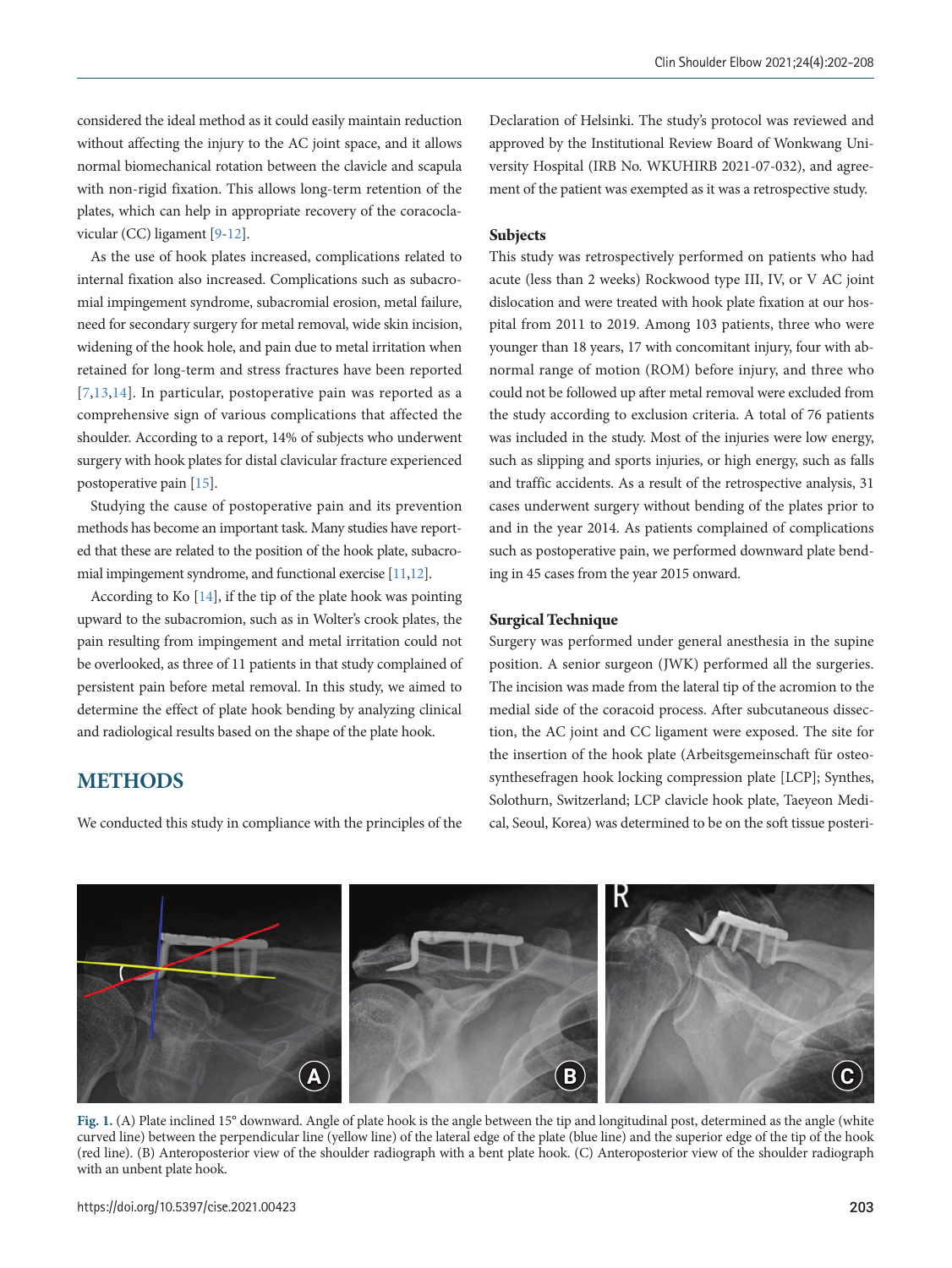or to the AC joint. From 2015, a bending iron and flier were used to bend the plate hook approximately 15° downward by bending the tip and longitudinal post of the plate hook [\(Fig. 1\)](#page-1-0). The plate was inserted to reach the lower part of the acromion. Downside pressure on the clavicular part of the plate was used for reduction. Furthermore, the acromion helped the reduction, as it worked as a lever. Before inserting the screws, the authors used a radiographic image intensifier to confirm the adequacy of reduction by evaluating the positions of the acromion, clavicle, and the hook fixed on the acromion.

The hook plates were removed 4 months after ORIF [\[16](#page-5-9)[,17\]](#page-6-0). The patients performed passive forward elevation and pendulum exercises using Kenny-Howard braces from postoperative day 1 (POD 1) and then active exercise with the braces from POD 3 weeks. They were allowed to return to their everyday lives without strenuous exercise and without the braces starting at POD 6 weeks.

## **Hook Plate Factors**

We performed a retrospective analysis by dividing the subjects into bending and non-bending groups. The angle of the plate hook (APH), that of the tip and longitudinal post of the hook plate, determined as the angle between the perpendicular line of the lateral edge of the plate and the superior edge of the tip of the hook, was evaluated in the two groups.

## **Clinical Evaluation**

The visual analog scale (VAS) was evaluated before surgery, 4 months after the surgery (just before metal removal), 6 months after metal removal, and at the final follow-up (1 year after metal removal).

#### <span id="page-2-0"></span>**Table 1.** Demographics of the subgroups

## **Radiological Evaluation**

To evaluate AC joint reduction after the surgery, the CC distance (the height between the upper border of the coracoid process and the inferior cortex of the clavicle) was measured before ORIF and at 6 months to 1 year after metal removal. The percentage increase of the affected side compared to that of the unaffected side was calculated (comparative coracoclavicular distance [CCD]). Subluxation, re-dislocation, subacromial osteolysis, metal displacement, or peri-implant fractures were evaluated as postoperative radiological complications. Subluxation was defined as the clavicle being less than 50% displaced compared to the height of the acromion; displacement greater than 50% was defined as dis-location [\[18](#page-6-1)].

#### **Statistical Analysis**

The paired t-test was used to assess differences between the preoperative and postoperative outcomes in each group, while an independent t-test was used to compare results between the groups. The chi-square test and Fisher's exact test were used to assess categorical data of the injury type. Pearson's coefficient was used to describe the correlations of APH and other outcomes with statistically significant difference between the two groups. The SPSS ver. 12.0 (SPSS Inc., Chicago, IL, USA) was used for all statistical analyses. The significance level for all analyses was set at  $p < 0.05$ .

## **RESULTS**

The mean age of the subjects was 52.9 years (range, 24–82 years) for the bending group and 56.4 years (range, 29–81 years) for the non-bending group. The American Shoulder and Elbow Surgeons (ASES) shoulder score and ROM were used to evaluate

| Variable                                  | Bending group  | Non-bending group | p-value |
|-------------------------------------------|----------------|-------------------|---------|
| Case                                      | 45             | 31                |         |
|                                           |                |                   |         |
| Type of hook plate (AO/Taeyeon)           | 14:31          | 13:18             | 0.333   |
| Sex (male: female)                        | 26:19          | 17:14             | 0.799   |
| Age $(yr)$                                | $52.9(24-82)$  | $56.4(29-81)$     | 0.254   |
| Angle of plate hook (°)                   | $2.8 \pm 1.2$  | $21.2 \pm 6.9$    | 0.031   |
| Follow-up period after metal removal (mo) | $16.1 \pm 1.4$ | $15.7 \pm 1.1$    | 0.352   |
| Injury type                               |                |                   | 0.862   |
| High-energy (fall down, traffic accident) | 37             | 25                |         |
| Low-energy (slip down)                    | 8              | 6                 |         |
| Classification                            |                |                   | 0.976   |
| Rockwood III                              | 14             | 9                 |         |
| Rockwood IV                               | 6              | 4                 |         |
| Rockwood V                                | 25             | 18                |         |

Values are presented as number, median (range), or mean±standard deviation. A p-value <0.05 was considered significant.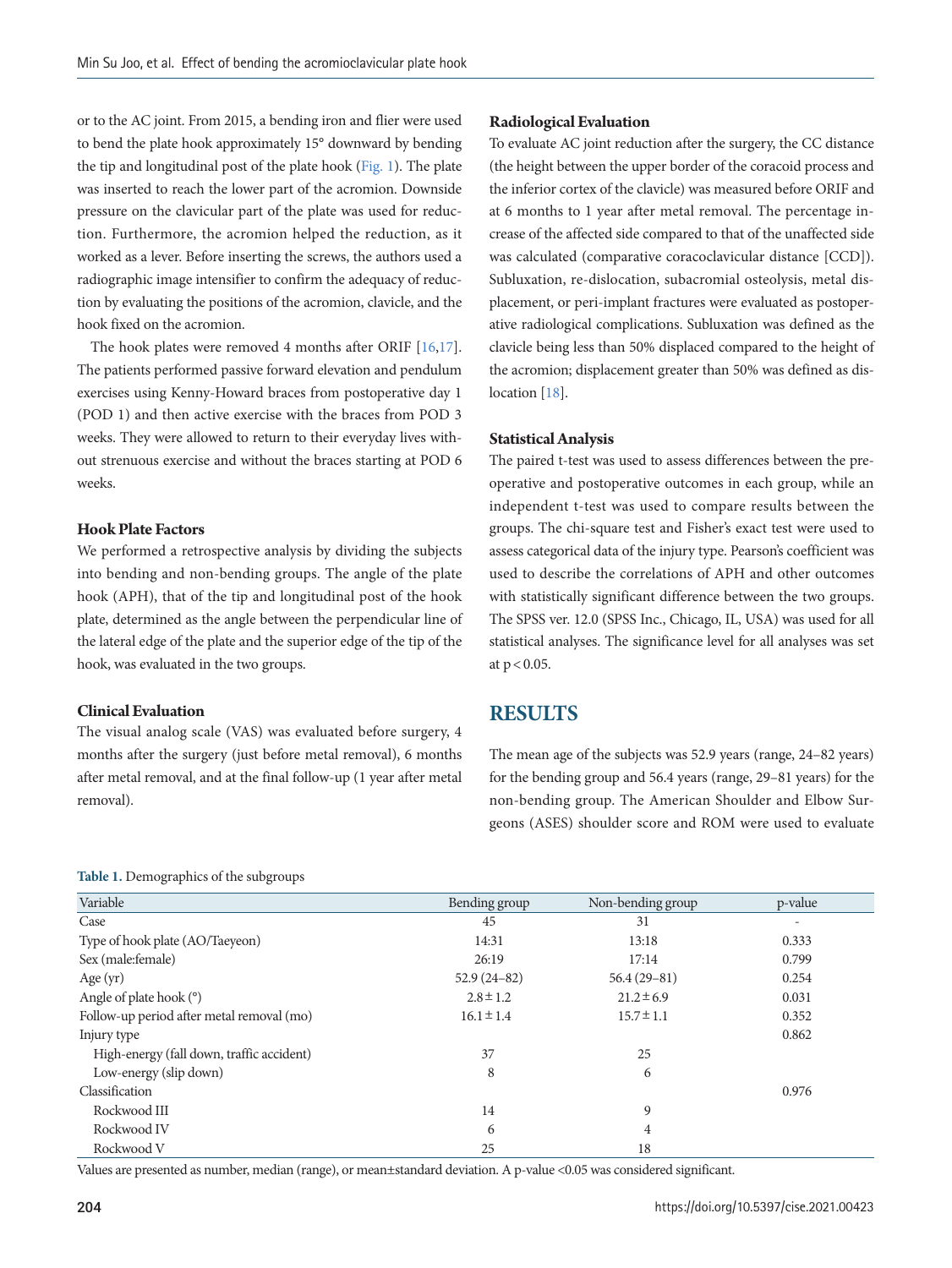functional outcomes at every regular follow-up. Metal removal was performed  $4.1 \pm 0.4$  months after surgery. The mean follow-up periods were  $16.1 \pm 1.4$  and  $15.7 \pm 1.1$  months for the bending and non-bending groups, respectively. The demographic data are shown in [Table 1](#page-2-0). The number of low-energy injuries was 14, while that of high-energy injuries was 62. The mean APH of the bending group was  $21.2^{\circ} \pm 6.9^{\circ}$ , while that of the non-bending group was  $2.8^{\circ} \pm 1.2^{\circ}$  (p = 0.031).

In the clinical outcomes, the VAS of the bending group improved from  $3.8 \pm 0.9$  before surgery to  $2.2 \pm 0.4$ ,  $1.2 \pm 0.2$ , and  $1.1 \pm 0.1$  at 4 months after surgery (just before metal removal), 6 months after metal removal, and at the final follow-up (1 year after metal removal), respectively; while that for the non-bending group improved from  $3.7 \pm 0.6$  to  $3.5 \pm 0.3$ ,  $1.4 \pm 0.3$ , and  $1.2 \pm 0.2$ , respectively. In particular, the VAS at 4 months after surgery was better in the bending group than in the non-bending group with statistical significance ( $p = 0.021$ ) but did not show a statistically significant difference at 6 months after metal removal or at the final follow-up [\(Table 2\)](#page-3-0).

The ASES score in the bending group improved from  $66.2 \pm 49.1$ at 4 months after the surgery to  $83.2 \pm 44.8$  at 6 months after metal removal and  $85.1 \pm 42.3$  at the final follow-up; in the non-bending group, it improved from  $56.2 \pm 39.8$  at 4 months after the surgery to  $79.2 \pm 9.8$  and  $82.1 \pm 30.1$ . The ASES at 4 months after surgery was better in the bending group than in the non-bending group with statistical significance ( $p = 0.019$ ) but did not show a statistically significant difference at 6 months after metal removal or at the final follow-up [\(Table 2](#page-3-0)).

In ROM, active forward elevation angles at 4 months after surgery were  $121.1^{\circ} \pm 13.8^{\circ}$  and  $105.1^{\circ} \pm 16.4^{\circ}$  in the bending and non-bending groups, respectively. At 6 months after metal removal, they improved to  $141.1^{\circ} \pm 16.4^{\circ}$  and  $139.3^{\circ} \pm 15.5^{\circ}$ , respectively. At the final follow-up, they were  $151.1^{\circ} \pm 12.3^{\circ}$  and  $148.7^\circ \pm 10.1^\circ$ , respectively. There was no statistically significant difference at any time point. External rotation, internal rotation, and abduction showed the same tendencies [\(Table 2\)](#page-3-0).

CCD measurement for evaluation of radiological outcomes was 183.2% ±25.4% preoperatively and 114.3% ±18.9% at 4 months after surgery in the bending group and 188.2% ±34.4% and  $119.1\% \pm 16.7\%$ , respectively, in the non-bending group. The changes in CCD between the initial measurement and the post-metal removal measurement were  $60.2\% \pm 11.2\%$  in the bending group and  $57.3\% \pm 10.4\%$  in the non-bending group, with no statistical significance  $(p=0.241)$ . The two groups showed decreased post-

| Variable                      | Bending group    | Non-bending group | p-value |
|-------------------------------|------------------|-------------------|---------|
| Initial outcome               |                  |                   |         |
| VAS score                     | $3.8 \pm 0.9$    | $3.7 \pm 0.6$     | 0.361   |
| POD 4-month outcome           |                  |                   |         |
| VAS score                     | $2.2 \pm 0.4$    | $3.5 \pm 0.3$     | 0.021   |
| ASES score                    | $66.2 \pm 49.1$  | $56.2 \pm 39.8$   | 0.019   |
| Post-metal removal outcome    |                  |                   |         |
| VAS score                     | $1.2 \pm 0.2$    | $1.4 \pm 0.3$     | 0.235   |
| ASES score                    | $83.2 \pm 44.8$  | $79.2 \pm 9.8$    | 0.247   |
| Last FU outcome               |                  |                   |         |
| VAS score                     | $1.1 \pm 0.1$    | $1.2 \pm 0.2$     | 0.317   |
| ASES score                    | $85.1 \pm 42.3$  | $82.1 \pm 30.1$   | 0.251   |
| Range of motion (POD 4 mo, °) |                  |                   |         |
| <b>Active FE</b>              | $121.1 \pm 13.8$ | $101.5 \pm 14.7$  | 0.341   |
| ER                            | $55.2 \pm 8.3$   | $54.3 \pm 11.3$   | 0.237   |
| IR                            | $24.5 \pm 6.9$   | $25.1 \pm 3.8$    | 0.155   |
| Abduction                     | $75.1 \pm 4.9$   | $64.0 \pm 8.5$    | 0.148   |
| Range of motion (last FU, °)  |                  |                   |         |
| Active FE                     | $151.1 \pm 12.3$ | $148.7 \pm 10.1$  | 0.982   |
| ER                            | $74.2 \pm 12.3$  | $73.8 \pm 11.7$   | 0.754   |
| IR                            | $33.2 \pm 5.8$   | $32.7 \pm 6.3$    | 0.894   |
| Abduction                     | $85.2 \pm 10.4$  | $84.9 \pm 7.4$    | 1.014   |

<span id="page-3-0"></span>**Table 2.** Comparison of clinical outcomes between the subgroups

Values are presented as mean±standard deviation. A p-value <0.05 was considered significant.

VAS: visual analog scale, POD: postoperative day, ASES: American Shoulder and Elbow Surgeons, FU: follow-up, FE: forward elevation, ER: external rotation, IR: internal rotation.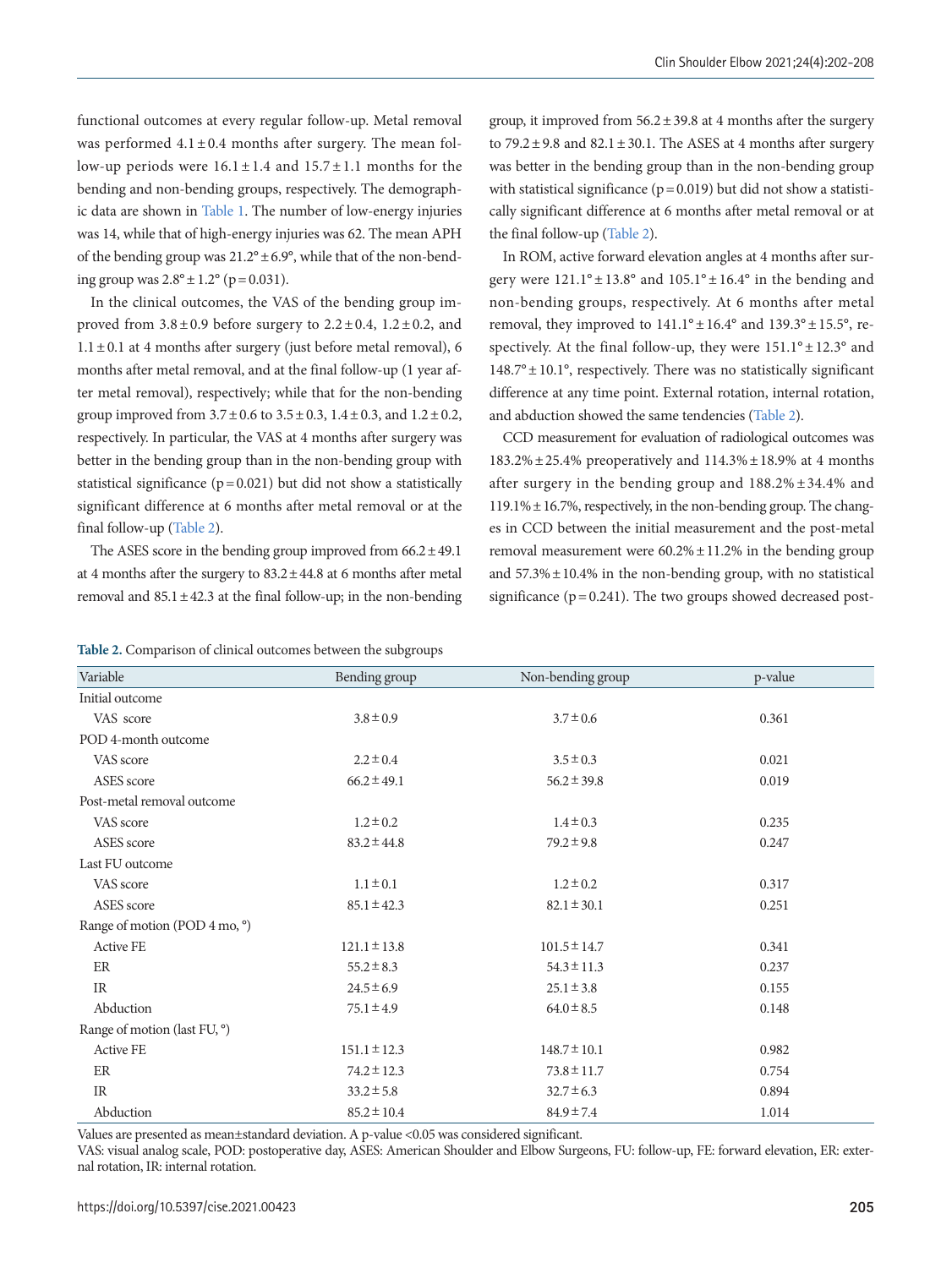| Variable                                                  | Bending group $(n=45)$ | Non-bending group $(n=31)$ | p-value |
|-----------------------------------------------------------|------------------------|----------------------------|---------|
| Initial CCD (affected:unaffected, %)                      | $183.2 \pm 25.4$       | $188.2 \pm 34.4$           | 0.214   |
| Postoperative CCD (%)                                     | $97.3 \pm 16.2$        | $97.8 \pm 12.7$            | 0.857   |
| Post-metal removal CCD (%)                                | $114.3 \pm 18.9$       | $119.1 \pm 16.7$           | 0.613   |
| Change between initial and post-metal removal CCD (%)     | $60.2 \pm 11.2$        | $57.3 \pm 10.4$            | 0.241   |
| Pathology of AC joint (intact:subluxation:re-dislocation) | 35:9:1                 | 25:6:0                     | 0.701   |
| Subacromial osteolysis                                    |                        | 8                          | 0.020   |

<span id="page-4-0"></span>**Table 3.** Comparison of CCD measurement and complications between the subgroups

Values are presented as mean±standard deviation or number. A p-value <0.05 was considered significant.

CCD: comparative coracoclavicular distance, AC: acromioclavicular.

operative CCD compared to the preoperative states and showed no significant difference between the two groups [\(Table 3\)](#page-4-0).

After metal removal, nine cases in the bending group and six in the non-bending group showed subluxation, and there was an increasing tendency according to the increase in severity of the injury subtype. Asymptomatic patients underwent conservative treatment. One patient showed symptoms of pain and discomfort and underwent the Weaver-Dunn procedure. One case in the bending group showed re-dislocation, which required refixation with another hook plate [\(T](#page-4-0)able [3](#page-4-0)).

A total of 11 cases showed subacromial osteolysis during the final radiological follow-up with X-rays, with most of these cases  $(n=8)$  being in the non-bending group. The odds ratio between the two groups was 3.87 (8/31:3/45), showing significantly increased subacromial osteolysis in the non-bending group  $(p=0.020)$  [\(Table 3\)](#page-4-0).

Among the outcomes, VAS and ASES at 4 months after surgery and the proportion of the number of patients with subacromial osteolysis showed statistically significant difference between the two groups. The amount of subacromial osteolysis was not quantifiable, thus the odds ratio between the groups were not evaluated. Therefore, we used Pearson's coefficient for the correlation between APH and VAS at 4 months after surgery, along with the correlation between APH and ASES at 4 months after surgery. Pearson's coefficient of the former was  $0.74$  ( $p = 0.027$ ), while that of the latter was −0.63 (p= 0.032) [\(Table 4\)](#page-4-1).

Other complications, such as deep infection or nerve injury, were not observed in this study. According to the results of this study, the mean APH of the two groups was different  $(2.8^{\circ} \pm 1.2^{\circ}$ in the bending group and  $21.2^{\circ} \pm 6.9^{\circ}$  in the non-bending group), and this difference in APH was a factor of significant differences in VAS and ASES at 4 months after surgery [\(Table 2\)](#page-3-0).

## **DISCUSSION**

In this study, while APH according to bending of the plate hook

#### <span id="page-4-1"></span>**Table 4.** Correlations of APH with other outcomes

| Variable                                     | Pearson's<br>coefficient | p-value |
|----------------------------------------------|--------------------------|---------|
| APH and VAS score at 4 months after surgery  | 0.74                     | 0.027   |
| APH and ASES score at 4 months after surgery | $-0.63$                  | 0.032   |

A p-value <0.05 was considered significant.

APH: angle of plate hook, VAS: visual analog scale, ASES: American Shoulder and Elbow Surgeons.

did not affect postoperative CCD, it was an associated with postoperative pain and clinical outcomes before implant removal and reduced complications such as subacromial osteolysis and impingement.

Postoperative shoulder pain is the most common complication associated with hook plate fixation, which adversely affects postoperative rehabilitation. This suggests the need to study the cause of pain and its prevention. The main cause was suggested to be related to the plate itself, such as impingement between the clavicle and hook, length of the hook tail, and position. Therefore, early metal removal is recommended for fast rehabilitation [1,[19\]](#page-6-2).

According to ElMaraghy et al. [\[20](#page-6-3)], the hook can injure the subacromial bursa, narrowing the space and decreasing ROM. In this study, patients showed restricted ROM at 4 months after surgery. At the time of the last follow-up after metal removal, compared to at 4 months after surgery, most patients recovered to normal ROM. In contrast, the non-bending group showed significantly inferior results compared to the bending group in VAS and clinical scores at 4 months after ORIF, which was before metal removal. This is suspected to be due to the sharp tip of the hook plate, which irritates the subacromial space. Without bending, the tip of the hook has a high possibility of being upturned, which can increase the stress on the tip of the hook in the subacromial space due to point contact rather than surface contact, leading to aggravation of the bony erosion and shoulder pain. According to a report by Xu et al. [\[21\]](#page-6-1), as a mechanical factor,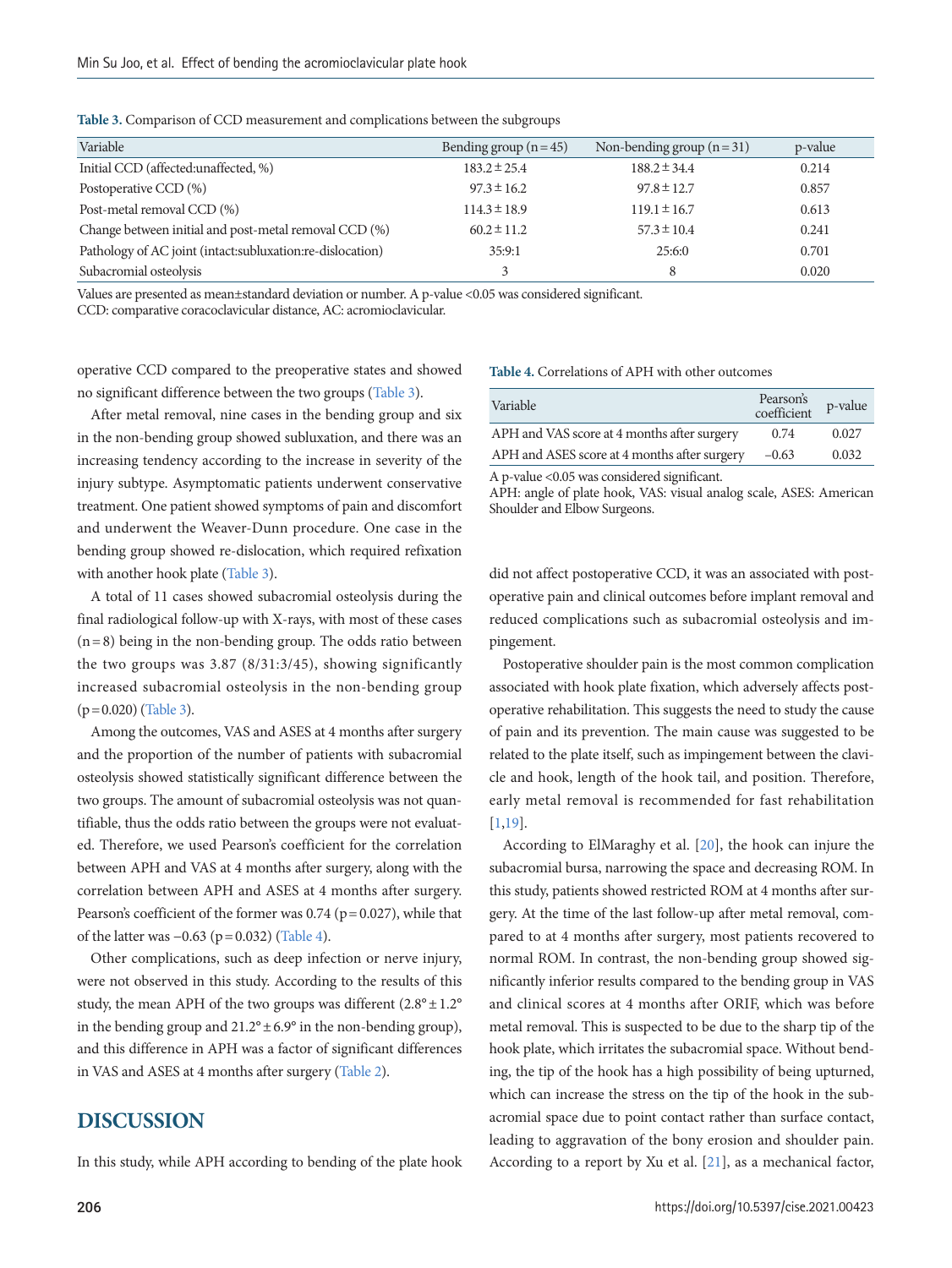APH independently affected the outcome, showing better outcomes in a group with a higher angle. The bending and non-bending groups had differences in APH, which led to significant differences in pain and clinical scores at 4 months after ORIF, with the bending group showing better clinical outcomes.

When hook plates are used without modification, the risk of complications such as subacromial osteolysis, which can lead to pain, increases due to the concentration of stress on both tips of the plate [\[21](#page-6-1)[,22](#page-6-4)]. In this study, CCD according to hook plate bending did not show a statistically significant difference between the two groups (postop CCD,  $p = 0.857$ ) (Table 3), indicating that bending the plate had no effect on postoperative CCD (post-metal removal CCD,  $p = 0.613$ ) (Table 3). Even though there was no significant difference between the groups according to bending itself, the non-bending group showed more severe subacromial osteolysis (8/31) compared to the bending group (3/45) (odds ratio, 3.87).

ORIF with a hook plate can maintain shoulder function based on leverage [16] but can cause complications such as postoperative pain. In particular, decreased APH, caused by not bending the plate, acted as a factor of pain at 4 months after ORIF. However, this can be managed by metal removal, as evidenced by the lack of significant difference in VAS, which was better in the bending group at 4 months after surgery, between the two groups at the last follow-up.

This study has certain limitations as it was performed retrospectively in a single center with a small number of subjects. In addition, two types of implants were used, but analysis between the implants could not be performed due to the small number of samples. Also, the native acromial slope was not considered as a factor. This study, however, is meaningful for evaluating the factors that affect clinical outcomes and complications before and after metal removal.

The APH was associated with improved postoperative pain and clinical outcomes before implant removal and with reduced complications; therefore, plate hook bending is considered useful clinically during plate implantation.

## **ORCID**

<span id="page-5-0"></span>Min Su Joo https://orcid.org/0000-0002-5761-5116 Hoi Young Kwon https://orcid.org/0000-0002-1097-658X Jeong Woo Kim https://orcid.org/0000-0002-0828-7179

## **REFERENCES**

1. [Di Francesco A, Zoccali C, Colafarina O, Pizzoferrato R, Flami-](https://doi.org/10.1016/j.injury.2011.04.002)

[ni S. The use of hook plate in type III and V acromio-clavicular](https://doi.org/10.1016/j.injury.2011.04.002)  [Rockwood dislocations: clinical and radiological midterm re](https://doi.org/10.1016/j.injury.2011.04.002)[sults and MRI evaluation in 42 patients. Injury](https://doi.org/10.1016/j.injury.2011.04.002) 2012;43:147-52.

- <span id="page-5-1"></span>2. Rockwood CA, Matsen FA, Wirth MA, Lippitt SB, Fehringer EV, Sperling JW. Rockwood and Matsen's the shoulder. Philadelphia, PA: Elsevier; 2004. p. 532-7.
- <span id="page-5-2"></span>3. [Dumonski M, Mazzocca AD, Rios C, Romeo AA, Arciero RA.](https://www.ncbi.nlm.nih.gov/pubmed/15540856)  [Evaluation and management of acromioclavicular joint injuries.](https://www.ncbi.nlm.nih.gov/pubmed/15540856)  [Am J Orthop \(Belle Mead NJ\) 2004;33:526-32.](https://www.ncbi.nlm.nih.gov/pubmed/15540856)
- 4. [Kennedy JC, Cameron H. Complete dislocation of the acro](https://doi.org/10.1302/0301-620x.36b2.202)[mio-clavicular joint. J Bone Joint Surg Br 1954;36:202-8.](https://doi.org/10.1302/0301-620x.36b2.202)
- <span id="page-5-3"></span>[5. Larsen E, Hede A. Treatment of acute acromioclavicular dislo](http://www.ncbi.nlm.nih.gov/pubmed/3434248)[cation: three different methods of treatment prospectively stud](http://www.ncbi.nlm.nih.gov/pubmed/3434248)[ied. Acta Orthop Belg 1987;53:480-4](http://www.ncbi.nlm.nih.gov/pubmed/3434248).
- <span id="page-5-4"></span>[6. Jiang D, Lü S, Hong Y, Cao Y. Effectiveness comparison of triple](http://www.ncbi.nlm.nih.gov/pubmed/23057339)  [endobuttons and clavicular hook plate for treatment of fresh ac](http://www.ncbi.nlm.nih.gov/pubmed/23057339)[romioclavicular joint dislocation. Zhongguo Xiu Fu Chong Jian](http://www.ncbi.nlm.nih.gov/pubmed/23057339)  [Wai Ke Za Zhi 2012;26:1025-8.](http://www.ncbi.nlm.nih.gov/pubmed/23057339)
- <span id="page-5-8"></span>[7. Kienast B, Thietje R, Queitsch C, Gille J, Schulz AP, Meiners J.](https://doi.org/10.1186/2047-783x-16-2-52)  [Mid-term results after operative treatment of rockwood grade](https://doi.org/10.1186/2047-783x-16-2-52)  [III-V acromioclavicular joint dislocations with an AC-hook](https://doi.org/10.1186/2047-783x-16-2-52)[plate. Eur J Med Res 2011;16:52-6.](https://doi.org/10.1186/2047-783x-16-2-52)
- <span id="page-5-5"></span>[8. Tan H, Wang S, Zhao J, Qian C, Zhou Q, Shi Y. Treatment of](http://www.ncbi.nlm.nih.gov/pubmed/20135976)  [fresh tossy type III acromioclavicular joint dislocations and](http://www.ncbi.nlm.nih.gov/pubmed/20135976)  [Neer type II distal clavicle fractures with clavicular hook plate.](http://www.ncbi.nlm.nih.gov/pubmed/20135976)  [Zhongguo Xiu Fu Chong Jian Wai Ke Za Zhi](http://www.ncbi.nlm.nih.gov/pubmed/20135976) 2010;24:69-73.
- <span id="page-5-7"></span><span id="page-5-6"></span>[9. Kang KS, Lee HJ, Lee JS, Kim JY, Park YB. Long term follow up](https://doi.org/10.12671/jkfs.2009.22.4.259)  [results of the operative treatment of the acromioclavicular joint](https://doi.org/10.12671/jkfs.2009.22.4.259)  [dislocation with a Wolter plate. J Korean Fracture Soc 2009;22:](https://doi.org/10.12671/jkfs.2009.22.4.259) [259-63](https://doi.org/10.12671/jkfs.2009.22.4.259).
- 10. [Lee KW, Choi YJ, Ahn HS, et al. Treatment of the acromiocla](https://doi.org/10.5397/cise.2009.12.2.167)[vicular joint dislocation using a AO hook plate. J Korean Shoul](https://doi.org/10.5397/cise.2009.12.2.167)[der Elbow Soc 2009;12:167-72.](https://doi.org/10.5397/cise.2009.12.2.167)
- <span id="page-5-12"></span>1[1. Mizue F, Shirai Y, Ito H. Surgical treatment of comminuted frac](https://doi.org/10.1272/jnms.67.32)[tures of the distal clavicle using Wolter clavicular plates. J Nip](https://doi.org/10.1272/jnms.67.32)[pon Med Sch 2000;67:32-4.](https://doi.org/10.1272/jnms.67.32)
- 12. [Sim E, Schwarz N, Höcker K, Berzlanovich A. Repair of com](https://doi.org/10.1097/00003086-199505000-00017)[plete acromioclavicular separations using the acromioclavicu](https://doi.org/10.1097/00003086-199505000-00017)[lar-hook plate. Clin Orthop Relat Res 1995;\(314\):134-42.](https://doi.org/10.1097/00003086-199505000-00017)
- <span id="page-5-9"></span>13. Habernek H, [Weinstabl R, Schmid L, Fialka C. A crook plate for](https://www.ncbi.nlm.nih.gov/pubmed/8263989)  [treatment of acromioclavicular joint separation: indication,](https://www.ncbi.nlm.nih.gov/pubmed/8263989)  [technique, and results after one year. J Trauma 1993;35:893-901.](https://www.ncbi.nlm.nih.gov/pubmed/8263989)
- <span id="page-5-10"></span>14. Ko SH. Minimal incision Wolter plate fixation on the displaced lateral end fracture of the clavicle and the acromioclavicular dislocation. J Korean Shoulder Elbow Soc 2002;5:23-8.
- <span id="page-5-11"></span>1[5. Flinkkilä T, Ristiniemi J, Lakovaara M, Hyvönen P, Leppilahti J.](https://doi.org/10.1080/17453670610012737)  [Hook-plate fixation of unstable lateral clavicle fractures: a re-](https://doi.org/10.1080/17453670610012737)